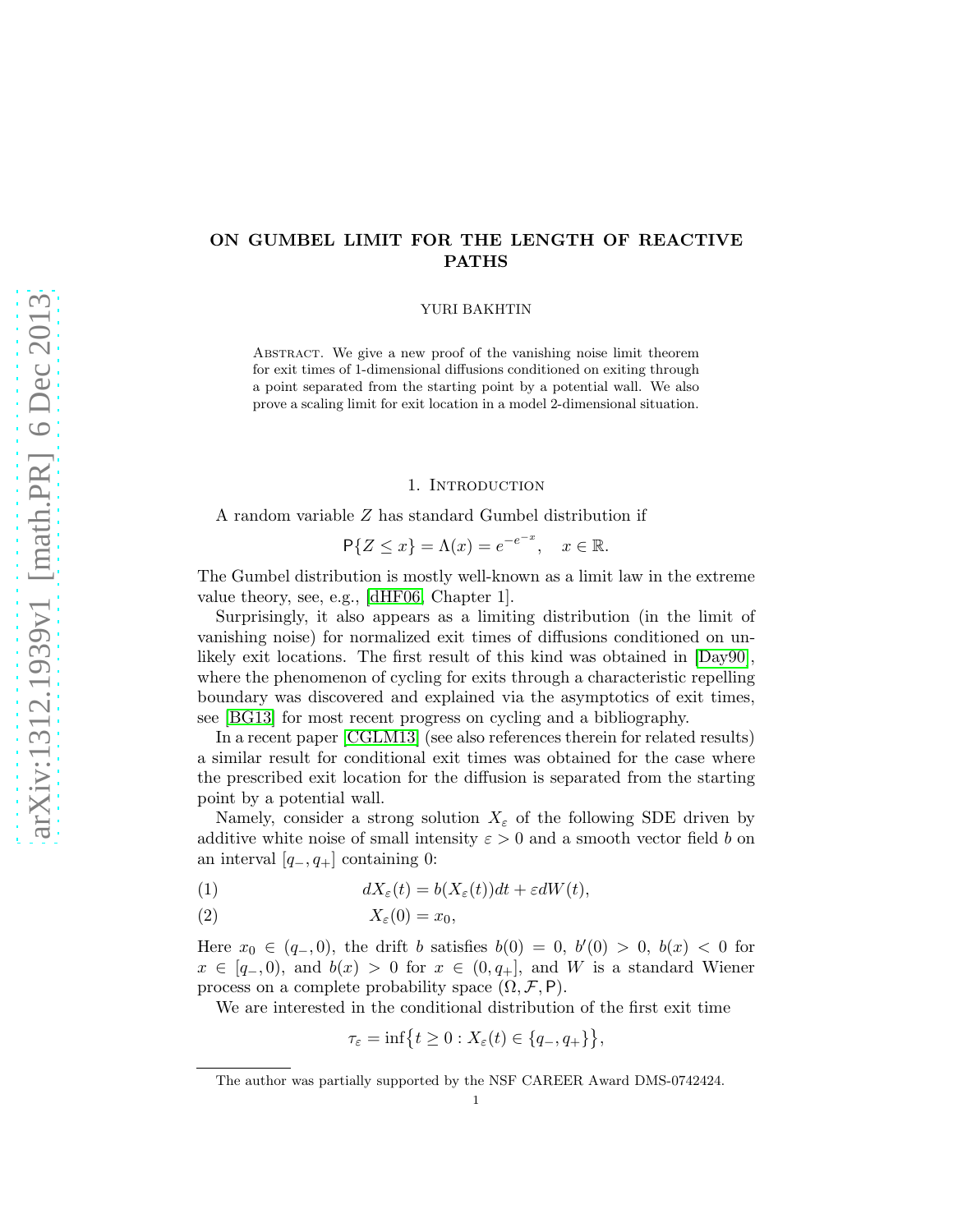conditioned on the event  $C_{\varepsilon}(q_-, x_0, q_+) = \{X_{\varepsilon}(\tau_{\varepsilon}) = q_+\}.$  This is an extremely improbable event for small  $\varepsilon$  since for  $C_{\varepsilon}(q_-, x_0, q_+)$  to happen, the process  $X_{\varepsilon}$  has to travel against the drift. The resulting diffusion trajectories are often called reactive paths.

<span id="page-1-0"></span>Theorem 1 ([\[CGLM13\]](#page-10-3)). If, in addition to the conditions given above,  $q_{+} > 0$ , then there are constants  $c_1, c_2, c_3$  such that as  $\varepsilon \to 0$ ,

$$
\mathsf{Law}\left[\tau_{\varepsilon}-c_1\ln\frac{1}{\varepsilon}\;\Big|\;C_{\varepsilon}(q_-,x_0,q_+)\right] \;\Rightarrow\; \mathsf{Law}\left[c_2Z+c_3\right],
$$

where Z is a standard Gumbel random variable and " $\Rightarrow$ " denotes weak convergence of probability measures.

The core of the argument in [\[CGLM13\]](#page-10-3) was based on asymptotic analysis of solutions of second-order differential equations describing the moment generating functions of exit times. This is a powerful general method, and in [\[CGLM13\]](#page-10-3) it was also used to study other interesting settings. Unfortunately, it does not seem to answer why it is natural for the max-stable Gumbel distribution to appear in this context. The path-based arguments for slightly different situations in [\[Day90\]](#page-10-1) and [\[Day95\]](#page-10-4) are more elucidating, and it would be natural to supplement the argument of [\[CGLM13\]](#page-10-3) by a more probabilistic one.

In [\[Bak\]](#page-10-5) we observed that the connection between the extreme value theory and exit times is provided by the theory of residual life times, see [\[BdH74\]](#page-10-6). However, to make our point in that paper we chose to work with an initial condition  $x_0$  depending on  $\varepsilon$ , namely, we set  $x_0 = -\varepsilon a$  and considered two consecutive limit transitions instead of one: first  $\varepsilon \to 0$ , and then  $a \to +\infty$ . One of the goals of the present paper is to show that purely probabilistic reasoning based on basic properties of the Wiener process is, in fact, not much harder for the original problem with fixed  $x_0 \in (q_-, 0)$  and only one limiting transition  $\varepsilon \to 0$ .

As in [\[Bak\]](#page-10-5), we make a simplifying assumption  $b(x) = \lambda x$  for a constant  $\lambda > 0$  (in general, one has to approximate the nonlinear case with a linearization). We will prove the following result with purely probabilistic tools:

<span id="page-1-1"></span>**Theorem 2** ( $[CGLM13]$ ). Let Z denote a standard Gumbel random variable. If  $q_+ > 0$ , then

$$
(3) \quad
$$

<span id="page-1-2"></span>
$$
\mathsf{Law}\left[\tau_{\varepsilon}-\frac{2}{\lambda}\ln\frac{1}{\varepsilon}\right]\,C_{\varepsilon}(q_-,x_0,q_+)\right]\Rightarrow\mathsf{Law}\left[\frac{\ln(2\lambda q_+|x_0|)}{\lambda}+\frac{1}{\lambda}Z\right],\quad \varepsilon\to 0.
$$

We stress that this result per se is not new. In [\[CGLM13\]](#page-10-3) it is given as Proposition 3.1 and plays the central role in the proof of Theorem [1](#page-1-0) of which it is a specific case. However, our point is to give a proof based on properties of the Wiener process and to stress the connection to residual life times. We give our proof in Section [2.](#page-4-0) Our method is somewhat similar to the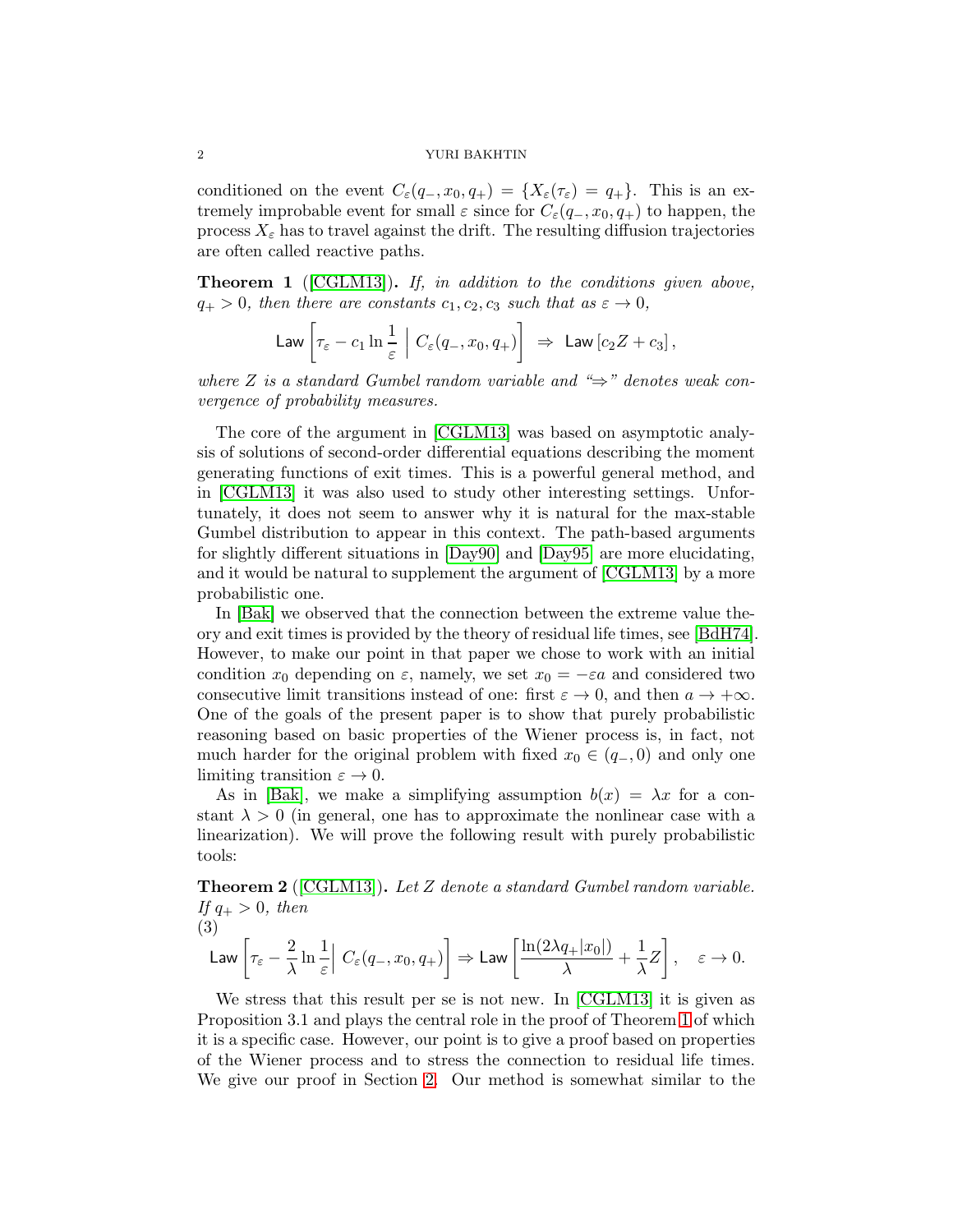proof of the following statement which is a version of a result from [\[Day90\]](#page-10-1) (where, in fact, a more general nonlinear version is considered) for the case of characteristic boundary, i.e.  $q_{+} = 0$ :

<span id="page-2-2"></span>Theorem 3 ([\[Day90\]](#page-10-1)).

<span id="page-2-0"></span>
$$
(4) \quad \mathsf{Law}\left[\tau_{\varepsilon}-\frac{1}{\lambda}\ln\frac{1}{\varepsilon}\right]\,C_{\varepsilon}(q_-,x_0,0)\right]\Rightarrow\mathsf{Law}\left[\frac{\ln(x_0^2\lambda)}{2\lambda}+\frac{1}{2\lambda}Z\right],\quad \varepsilon\to 0.
$$

For completeness we give a proof of this result in Section [2,](#page-4-0) too.

We notice that Theorem [2](#page-1-1) fits nicely with the results of [\[Day95,](#page-10-4) [Bak08,](#page-10-7) [Bak11\]](#page-10-8) which for the linear 1-dimensional situation with  $q_+ > 0$  and  $x_0 = 0$ take the following form:

**Theorem 4** ([\[Day95\]](#page-10-4)). Let  $q_+ > 0$ . Then

<span id="page-2-1"></span>(5) Law 
$$
\left[\tau_{\varepsilon} - \frac{1}{\lambda} \ln \frac{1}{\varepsilon} \right] C_{\varepsilon}(q_-, 0, q_+) \right] \Rightarrow \text{Law } \left[\frac{\ln q_+}{\lambda} + \frac{\ln(2\lambda)}{2\lambda} + \frac{1}{\lambda} \Theta \right],
$$

where  $\Theta = -\ln|N|$  and N is a standard Gaussian random variable.

The connection is the following: to realize the exit described in Theo-rem [2](#page-1-1) the solution must first reach 0 and then reach  $q_+$  from 0. The strong Markov property allows us to conclude that the limit in [\(3\)](#page-1-2) is equal to the convolution of limits in [\(4\)](#page-2-0) and [\(5\)](#page-2-1). This can be checked independently by a straightforward computation of the Laplace transforms or characteristic functions of the right-hand sides of  $(3)$ ,  $(4)$ , and  $(5)$ , and invoking the duplication formula for the gamma function.

The second goal of this paper is to consider systems with small noise in high dimensions and use Theorem [2](#page-1-1) to obtain a vanishing noise scaling limit for conditional distributions of exit locations. Namely, we are interested in exit from a neighborhood of a saddle point of the driving vector field under conditioning on a rare event that the solution travels through the potential wall.

In the unconditioned situation, scaling limits for exit distributions for neighborhoods of saddle points have been obtained in [\[Bak11\]](#page-10-8), [\[AMB11a\]](#page-10-9), and [\[AMB11b\]](#page-10-10). These results are crucial for in the theory of heteroclinic networks under small noise in [\[Bak11\]](#page-10-8) (see also [\[Bak10\]](#page-10-11) for a less technical exposition).

The only known to us results on scaling limits for exit distributions under conditioning on unlikely exit locations in multiple dimensions are those of  $[BS]$  where a case with no invariant sets (such as critical points) in the domain under several additional technical conditions is considered. The analysis in  $[BS]$  is based on using Doob's h-transform to reduce the problem to the Levinson case studied in [\[AMB11b\]](#page-10-10). However, the details are involved and require obtaining a new gradient estimate for solutions of nonlinear elliptic equation.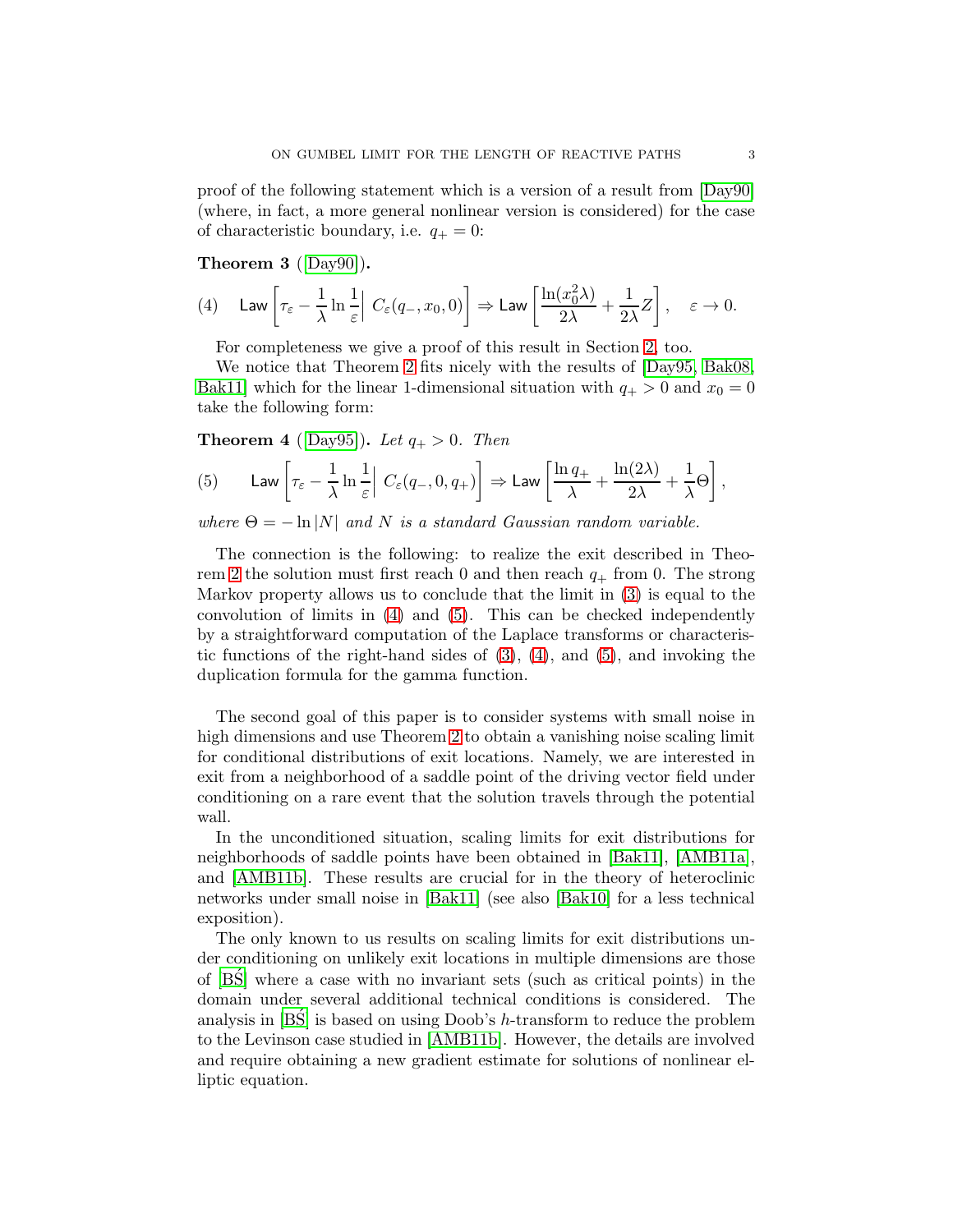Here we study only a model 2-dimensional situation with a linear saddle and additive isotropic noise that can be addressed using the asymptotics provided by Theorem [2,](#page-1-1) although we conjecture that the behavior is similar in the general nonlinear case of tunneling through a potential wall near a saddle point.

Let us consider the following stochastic dynamics in two dimensions:

$$
dX_{\varepsilon}^{1}(t) = \lambda X_{\varepsilon}^{1}(t)dt + \varepsilon dW^{1}(t),
$$
  

$$
dX_{\varepsilon}^{2}(t) = -\mu X_{\varepsilon}^{2}(t)dt + \varepsilon dW^{2}(t),
$$

where  $\mu$  and  $\lambda$  are positive constants, and  $W^1, W^2$  are two independent Wiener processes. The drift  $b(x_1, x_2) = (\lambda x_1, -\mu x_2) = -\nabla(-\lambda x_1^2 + \mu x_2^2)/2$ of this model system is linear and the origin is a saddle critical point with first axis serving as the unstable manifold and second axis as the stable one.

Let us assume that the initial conditions  $(X_{\varepsilon}^1(0), X_{\varepsilon}^2(0))$  for this system satisfy the following scaling limit:  $X_{\varepsilon}^1(0) = x_1$ , where  $x_1 < 0$  is a constant, and  $X_{\varepsilon}^2 = \varepsilon^{\alpha} \xi_{\varepsilon}$  for some  $\alpha \in \mathbb{R}$  and a family of random variables  $(\xi_{\varepsilon})_{\varepsilon > 0}$ independent of the driving Wiener processes  $W^1, W^2$  and converging in distribution as  $\varepsilon \to 0$  to a random variable  $\xi_0$  that is not concentrated at 0.

Let us take two numbers  $q_-, q_+$  satisfying  $q_- < x_1 < 0 < q_+$  and define the time  $\tau_{\varepsilon}$  as the first time the solution exits from the strip  $(q_-, q_+) \times \mathbb{R}$ , i.e.,  $\tau_{\varepsilon} = \inf\{t \geq 0: X_{\varepsilon}^1(t) \in \{q_-, q_+\}\}\.$  We would like to study the exit distribution of the process  $X_{\varepsilon} = (X_{\varepsilon}^1, X_{\varepsilon}^2)$  conditioned on  $C_{\varepsilon} = \{X_{\varepsilon}^1(\tau_{\varepsilon}) =$  $q_{+}$ , i.e., on the rare event that the solution makes it over the potential wall to the other side of the saddle.

<span id="page-3-0"></span>**Theorem 5.** Let  $V, N, \xi$  be independent random variables such that V is standard exponential, i.e.,  $P\{V \ge x\} = e^{-x}$  for  $x \ge 0$ , N is standard Gaussian, and  $\xi$  is distributed as  $\xi_0$ . Let  $\beta = 1 \wedge (2\mu/\lambda + \alpha)$ . Then

$$
\mathsf{Law}\left[\frac{X_\varepsilon^2(\tau_\varepsilon)}{\varepsilon^\beta}\Big|\ C_\varepsilon\right] \Rightarrow \mathsf{Law}\left[\mathbf{1}_{\beta=\frac{2\mu}{\lambda}+\alpha}\frac{V^{\mu/\lambda}\xi}{(2\lambda q+|x_1|)^{\mu/\lambda}}+\mathbf{1}_{\beta=1}\frac{N}{\sqrt{2\mu}}\right],\quad \varepsilon\to 0.
$$

In particular, we observe effects similar to those described in [\[Bak11\]](#page-10-8) and [\[Bak10\]](#page-10-11). The character of the limiting exit distribution under rescaling depends not only on the scaling exponent  $\alpha$  of the distribution of the initial condition, but also on the ratio of contraction and expansion rates.

In particular, if contraction is strong enough  $(2\mu/\lambda + \alpha > 1)$ , then at the exit the system asymptotically forgets the initial condition, and the exit distribution is asymptotically centered Gaussian and scales as  $\varepsilon$ , the magnitude of the noise.

However, if the contraction is not strong enough  $(2\mu/\lambda + \alpha < 1)$ , then the Gaussian term disappears and the dependence of the limiting exit distribution on the initial distribution is nontrivial. In particular, this can lead to the following memory effect: if the distribution of  $\xi$  is supported by the positive (or negative) semi-axis, then the limiting exit distribution will also retain this strong asymmetry.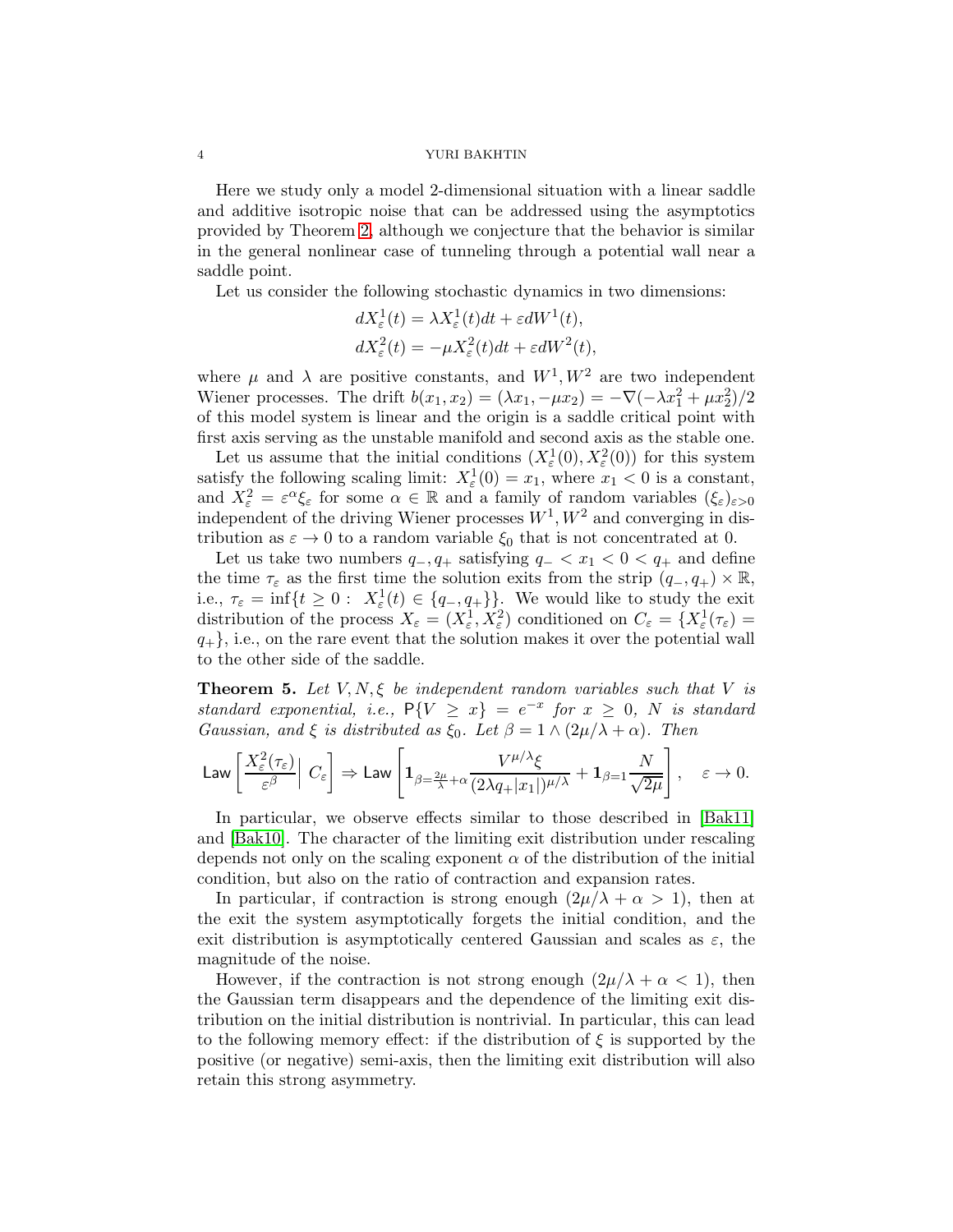There is also an intermediate case  $(2\mu/\lambda + \alpha = 1)$  where both Gaussian and non-Gaussian terms contribute to the limiting distribution.

We give the proof of Theorem [5](#page-3-0) in Section [3.](#page-9-0) It is clear from the proof that it is also easy to obtain a generalization of Theorem [5](#page-3-0) for higher dimensions.

## <span id="page-4-1"></span>2. Proof of Theorems [2](#page-1-1) and [3](#page-2-2)

<span id="page-4-0"></span>2.1. Asymptotic equivalence of families of events. More than once in this section we will need to replace conditioning on one event by conditioning on another event. To that end it is convenient to introduce a notion that will allow to control the change in the conditional probability.

We will say that families of events  $(A_{\varepsilon})_{\varepsilon>0}$  and  $(B_{\varepsilon})_{\varepsilon>0}$  are asymptotically equivalent as  $\varepsilon \to 0$  if  $P(A_{\varepsilon}) > 0$  for sufficiently small  $\varepsilon$  and

(6) 
$$
\lim_{\varepsilon \to 0} \frac{\mathsf{P}(A_{\varepsilon} \triangle B_{\varepsilon})}{\mathsf{P}(A_{\varepsilon})} = 0.
$$

The roles of  $A_{\varepsilon}$  and  $B_{\varepsilon}$  are not symmetric in [\(6\)](#page-4-1). However, if (6) holds, then  $P(B_{\varepsilon}) = P(A_{\varepsilon})(1 + o(1))$ , as  $\varepsilon \to 0$ , and we see that  $P(B_{\varepsilon}) > 0$  for sufficiently small  $\varepsilon$  and

<span id="page-4-2"></span>(7) 
$$
\lim_{\varepsilon \to 0} \frac{\mathsf{P}(A_{\varepsilon} \triangle B_{\varepsilon})}{\mathsf{P}(B_{\varepsilon})} = 0.
$$

Similarly, [\(6\)](#page-4-1) is implied by [\(7\)](#page-4-2), so the roles of  $A_{\varepsilon}$  and  $B_{\varepsilon}$  are, in fact, interchangeable.

<span id="page-4-3"></span>**Lemma 1.** Let  $(Y_{\varepsilon})_{\varepsilon>0}$  be a family of random variables and assume that for a family of events  $(A_{\varepsilon})_{\varepsilon>0}$ ,  $\text{Law}[Y_{\varepsilon}|A_{\varepsilon}] \Rightarrow \mu$  as  $\varepsilon \to 0$  for a measure  $\mu$ . If  $(B_{\varepsilon})_{\varepsilon>0}$  is a family of events asymptotically equivalent to  $(A_{\varepsilon})_{\varepsilon>0}$ , then Law $[Y_{\varepsilon}|A_{\varepsilon}]\Rightarrow \mu \text{ as } \varepsilon \to 0.$ 

PROOF: We are given that for any continuous bounded function  $f : \mathbb{R} \to \mathbb{R}$ ,

(8) 
$$
\frac{\mathsf{E}[f(Y_{\varepsilon})\mathbf{1}_{A_{\varepsilon}}]}{\mathsf{P}(A_{\varepsilon})} \to \int_{\mathbb{R}} f(x) \mu(dx), \quad \varepsilon \to 0.
$$

Therefore, for any continuous bounded function  $f : \mathbb{R} \to \mathbb{R}$ ,

$$
\frac{\mathsf{E}[f(Y_{\varepsilon})\mathbf{1}_{B_{\varepsilon}}]}{\mathsf{P}(B_{\varepsilon})} = \frac{\mathsf{E}[f(Y_{\varepsilon})\mathbf{1}_{A_{\varepsilon}}] + \mathsf{E}[f(Y_{\varepsilon})\mathbf{1}_{B_{\varepsilon}\setminus A_{\varepsilon}}] - \mathsf{E}[f(Y_{\varepsilon})\mathbf{1}_{A_{\varepsilon}\setminus B_{\varepsilon}}]}{\mathsf{P}(A_{\varepsilon})(1+o(1))} \\ = \frac{\mathsf{E}[f(Y_{\varepsilon})\mathbf{1}_{A_{\varepsilon}}] + o(\mathsf{P}(A_{\varepsilon}))}{\mathsf{P}(A_{\varepsilon})(1+o(1))} \to \int_{\mathbb{R}} f(x)\mu(dx), \quad \varepsilon \to 0.
$$

and the proof is completed.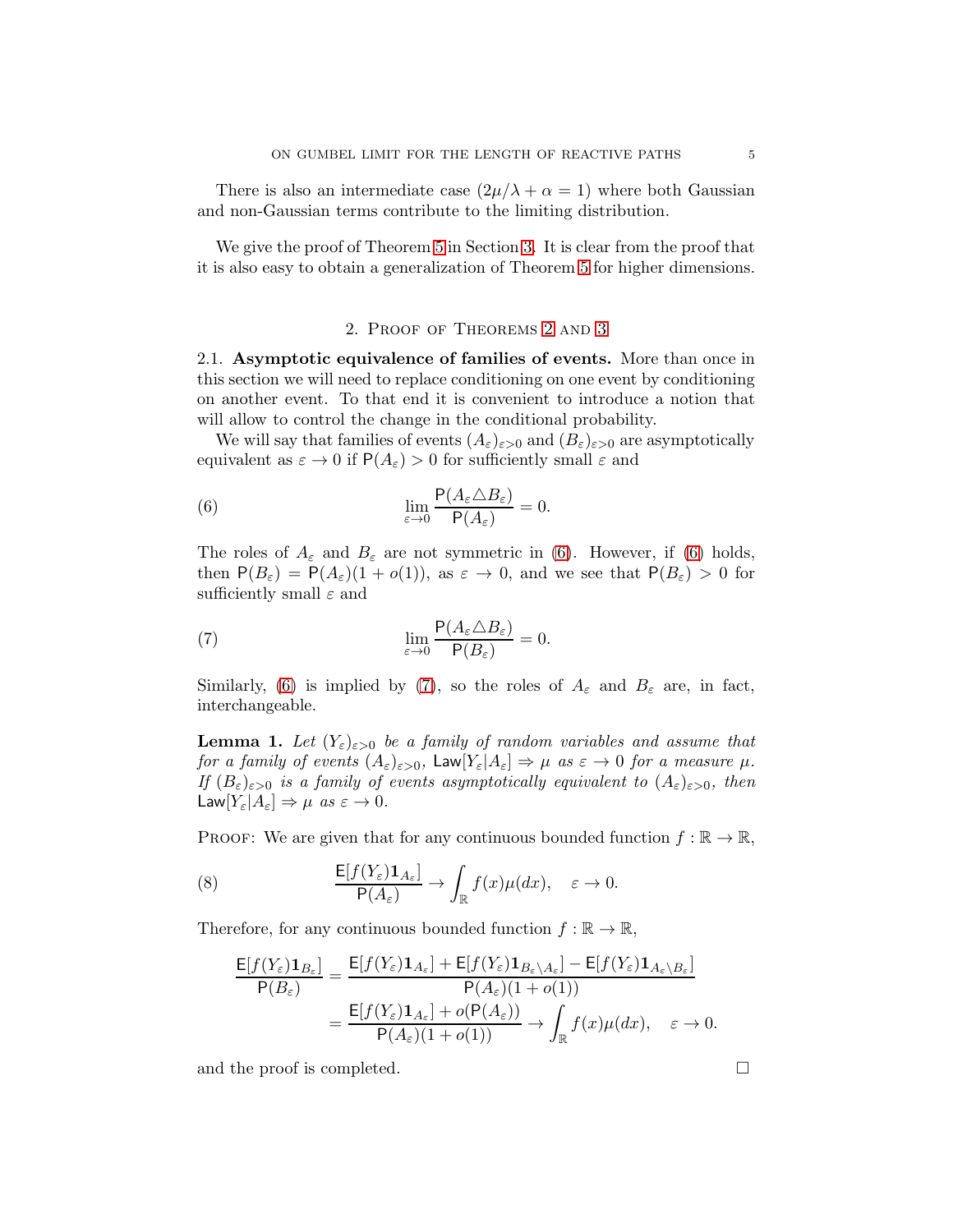2.2. The representation of solution and reflection principle for an auxiliary process. The strong solution of  $(1)$ – $(2)$  is given by variation of constants:

(9) 
$$
X_{\varepsilon}(t) = e^{\lambda t} (x_0 + \varepsilon U(t)), \quad t \ge 0,
$$

where

<span id="page-5-2"></span>
$$
U(t) = \int_0^t e^{-\lambda s} dW(s), \quad t \ge 0.
$$

It will be useful for us to introduce

$$
D_{\varepsilon}(z,r) = {\varepsilon U(t) = z \text{ for some } t \in [0,r) }, \quad z \in \mathbb{R}, r \in [0,\infty],
$$

(in particular,  $D_{\varepsilon}(|x_0|,\infty)$  is the event that  $X_{\varepsilon}$  ever reaches 0) and prove a representation for probabilities of these events. Let

$$
\Phi(x) = \frac{1}{\sqrt{2\pi}} \int_{-\infty}^{x} e^{-y^2/2} dy, \quad x \in \mathbb{R},
$$

be the standard Gaussian distribution function.

<span id="page-5-0"></span>**Lemma 2.** For any  $z \in \mathbb{R}$ ,  $r \in [0, \infty]$ 

$$
P(D_{\varepsilon}(z,r)) = 2\left(1 - \Phi\left(\frac{|z|\sqrt{2\lambda}}{\varepsilon\sqrt{1 - e^{-2\lambda r}}}\right)\right).
$$

PROOF: Notice that the process  $U$  admits a representation

$$
U(t) = B\left(\frac{1 - e^{-2\lambda t}}{2\lambda}\right), \quad t \ge 0,
$$

for a standard Wiener process B. Therefore,

$$
D_{\varepsilon}(z,r) = \left\{ \varepsilon B(s) = z \text{ for some } s \in \left[0, \frac{1 - e^{-2\lambda r}}{2\lambda}\right) \right\}, \quad r \in [0, \infty],
$$

so the the reflection principle for the Wiener process implies

$$
P(D_{\varepsilon}(z,r)) = P\left\{\sup_{s \in \left[0, \frac{1-e^{-2\lambda r}}{2\lambda}\right)} B(s) \ge \frac{|z|}{\varepsilon}\right\} = 2P\left\{B\left(\frac{1-e^{-2\lambda r}}{2\lambda}\right) \ge \frac{|z|}{\varepsilon}\right\},\
$$

 $\lambda$ 

<span id="page-5-3"></span>and the lemma follows.

2.3. **Proof of Theorem [3.](#page-2-2)** This is essentially the same proof as in [\[Day90\]](#page-10-1) given here for completeness. Let us define

<span id="page-5-4"></span> $\tau_{0,\varepsilon} = \inf\{t \ge 0 : X_{\varepsilon}(t) = 0\} = \inf\{t \ge 0 : x_0 + \varepsilon U(t) = 0\} \in [0,\infty].$ 

We have  $\tau_{0,\varepsilon} \geq \tau_{\varepsilon}$  and  $C_{\varepsilon} := C_{\varepsilon}(q_-, x_0, 0) = {\tau_{\varepsilon}} = \tau_{0,\varepsilon}$ . Let us denote

(10) 
$$
D_{\varepsilon} = D_{\varepsilon}(|x_0|, \infty) = {\tau_{0,\varepsilon} < \infty}.
$$

Our goal is to replace conditioning on  $C_{\varepsilon}$  by conditioning on  $D_{\varepsilon}$ .

<span id="page-5-1"></span>**Lemma 3.** Families  $(C_{\varepsilon})_{\varepsilon>0}$  and  $(D_{\varepsilon})_{\varepsilon>0}$  are asymptotically equivalent as  $\varepsilon \to 0$ .

$$
\qquad \qquad \Box
$$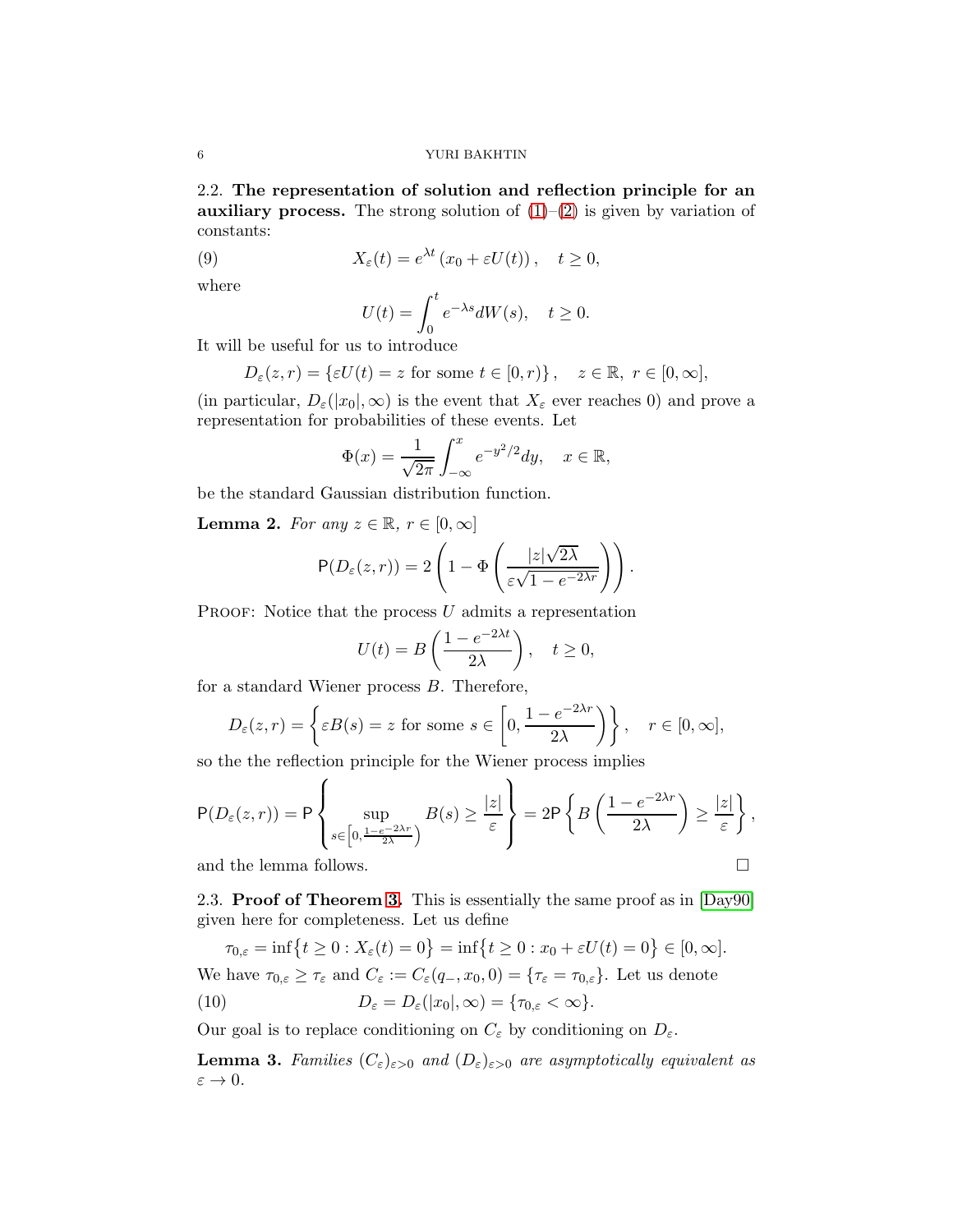PROOF: First we notice that  $P(C_{\varepsilon} \setminus D_{\varepsilon}) = 0$ . Next, using the strong Markov property, we obtain

<span id="page-6-0"></span>
$$
\frac{\mathsf{P}(D_{\varepsilon}\setminus C_{\varepsilon})}{\mathsf{P}(D_{\varepsilon})}=\frac{\mathsf{P}\{X_{\varepsilon}(\tau_{\varepsilon})=q_{-}\}\mathsf{P}(D_{\varepsilon}(|q_{-}|,\infty))}{\mathsf{P}(D_{\varepsilon}(|x_{0}|,\infty))}.
$$

Now applying Lemma [2](#page-5-0) and the standard estimate

(11) 
$$
1 - \Phi(x) \sim \frac{1}{x\sqrt{2\pi}} e^{-x^2/2}, \quad x \to \infty,
$$

to  $P(D_{\varepsilon}(|q_{-}|,\infty))$  and  $P(D_{\varepsilon}(|x_0|,\infty))$ , we complete the proof.

We turn now to computing the conditional distribution of  $\tau_{0,\varepsilon}$  given  $D_{\varepsilon}$ . Using Lemma [2](#page-5-0) and Gaussian tail asymptotics [\(11\)](#page-6-0), we obtain for any  $r \in \mathbb{R}$ :

$$
P\left(\tau_{0,\varepsilon} - \frac{1}{\lambda} \ln \frac{1}{\varepsilon} < r \middle| D_{\varepsilon}\right) = P\left(\tau_{0,\varepsilon} < \frac{1}{\lambda} \ln \frac{1}{\varepsilon} + r \middle| D_{\varepsilon}\right)
$$
\n
$$
= \frac{P\left(D_{\varepsilon}\left(|x_{0}|, \frac{1}{\lambda} \ln \frac{1}{\varepsilon} + r\right)\right)}{P(D_{\varepsilon}(|x_{0}|, \infty))} = \frac{1 - \Phi\left(\frac{|x_{0}|\sqrt{2\lambda}}{\varepsilon\sqrt{1 - e^{-2\lambda(\frac{1}{\lambda} \ln \frac{1}{\varepsilon} + r)}}\right)}{1 - \Phi\left(\frac{|x_{0}|\sqrt{2\lambda}}{\varepsilon}\right)}
$$
\n
$$
= \frac{1 - \Phi\left(\frac{|x_{0}|\sqrt{2\lambda}}{\varepsilon\sqrt{1 - e^{-2\lambda r}\varepsilon^{2}}}\right)}{1 - \Phi\left(\frac{|x_{0}|\sqrt{2\lambda}}{\varepsilon}\right)} \sim \frac{\sqrt{1 - e^{-2\lambda r}\varepsilon^{2}} \cdot e^{-\frac{x_{0}^{2\lambda}}{\varepsilon^{2}(1 - e^{-2\lambda r}\varepsilon^{2})}}}{e^{-\frac{x_{0}^{2\lambda}}{\varepsilon^{2}}}}
$$
\n
$$
\to e^{-x_{0}^{2}\lambda e^{-2\lambda r}}, \quad \varepsilon \to 0.
$$

The right-hand side is the distribution function of  $\frac{\ln(x_0^2 \lambda)}{2\lambda} + \frac{1}{2\lambda}Z$ . Lemma [3](#page-5-1) allows us to apply Lemma [1](#page-4-3) to  $Y_{\varepsilon} = \tau_{0,\varepsilon} - \frac{1}{\lambda}$  $\frac{1}{\lambda} \ln \frac{1}{\varepsilon}$  and families  $(D_{\varepsilon})_{\varepsilon > 0}$  and  $(C_{\varepsilon})_{\varepsilon>0}$ . Since  $\tau_{\varepsilon} = \tau_{0,\varepsilon}$  on  $C_{\varepsilon}$ , [\(4\)](#page-2-0) follows.

2.4. Proof of Theorem [2.](#page-1-1) Let us recall that the solution  $X_{\varepsilon}$  is given by [\(9\)](#page-5-2). We need to study the exit time  $\tau_{\varepsilon}$  conditioned on the event  $C_{\varepsilon}(q_-, x_0, q_+)$  =  ${X_{\varepsilon}(\tau_{\varepsilon}) = q_+}.$  From now on we use  $C_{\varepsilon}$  as a shorthand for  $C_{\varepsilon}(q_-, x_0, q_+).$ In this proof we will change the conditioning twice.

Let us define

$$
\theta_{\varepsilon} = \inf \left\{ t \ge 0 : X_{\varepsilon}(t) = e^{\lambda t} (x_0 + \varepsilon U(t)) = q_+ \right\} \in (0, \infty],
$$

and  $E_{\varepsilon} = {\theta_{\varepsilon} < \infty}$ . Notice that  $C_{\varepsilon} = {\theta_{\varepsilon} = \tau_{\varepsilon}}$ .

<span id="page-6-1"></span>**Lemma 4.** Families  $(C_{\varepsilon})_{\varepsilon>0}$  and  $(E_{\varepsilon})_{\varepsilon>0}$  are asymptotically equivalent as  $\varepsilon \to 0.$ 

PROOF: The proof repeats the proof of Lemma [3.](#page-5-1)

We will need one more asymptotic equivalence statement since it is most convenient to work with events  $F_{\varepsilon} = \{x_0 + \varepsilon U(\infty) > 0\}.$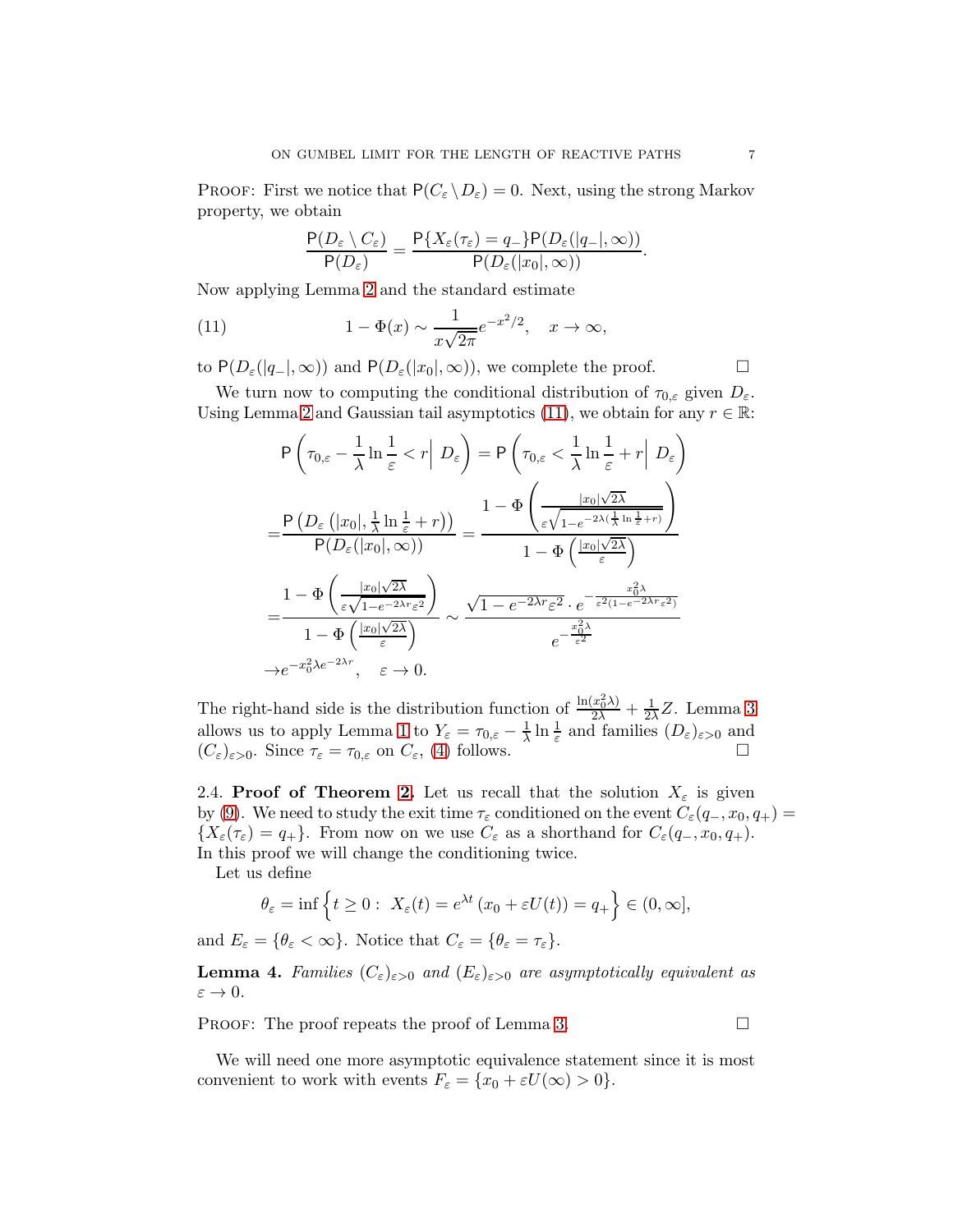<span id="page-7-3"></span>**Lemma 5.** Families  $(E_{\varepsilon})_{\varepsilon>0}$  and  $(F_{\varepsilon})_{\varepsilon>0}$  are asymptotically equivalent as  $\varepsilon \to 0$ .

PROOF: This proof is also very similar to that of Lemma [3.](#page-5-1) First we notice that  $P(F_{\varepsilon} \backslash E_{\varepsilon}) = 0$ , and then we use the strong Markov property to compute

<span id="page-7-1"></span>
$$
\frac{\mathsf{P}(E_{\varepsilon} \setminus F_{\varepsilon})}{\mathsf{P}(E_{\varepsilon})} = \mathsf{P}(F_{\varepsilon}^{c} | E_{\varepsilon}) = \mathsf{P}(D_{\varepsilon}(q_{+}, \infty)) \to 0, \quad \varepsilon \to 0.
$$

We have  $F_{\varepsilon} \subset E_{\varepsilon}$ , i.e., on  $F_{\varepsilon}$  we have

(12) 
$$
e^{\lambda \theta_{\varepsilon}}(x_0 + \varepsilon U(\theta_{\varepsilon})) = q_+.
$$

Therefore, on  $F_{\varepsilon}$  we have

$$
\theta_{\varepsilon} = \frac{1}{\lambda} \ln \frac{q_{+}}{x_{0} + \varepsilon U(\theta_{\varepsilon})} = \frac{1}{\lambda} \ln \frac{q_{+}}{x_{0} + \varepsilon U(\infty)} + \frac{1}{\lambda} \ln \frac{x_{0} + \varepsilon U(\infty)}{x_{0} + \varepsilon U(\theta_{\varepsilon})}
$$

$$
= \frac{1}{\lambda} \ln q_{+} + \frac{1}{\lambda} \ln \frac{1}{\varepsilon} - \frac{1}{\lambda} \ln \left( U(\infty) + \frac{x_{0}}{\varepsilon} \right) + \frac{1}{\lambda} \ln \frac{x_{0} + \varepsilon U(\infty)}{x_{0} + \varepsilon U(\theta_{\varepsilon})},
$$

so, introducing a standard Gaussian random variable  $N = U(\infty)\sqrt{2\lambda}$ , we can write

(13) 
$$
\theta_{\varepsilon} - \frac{2}{\lambda} \ln \frac{1}{\varepsilon} = \frac{1}{\lambda} \ln(2\lambda q_{+}|x_{0}|) + \frac{1}{\lambda} R_{\varepsilon} + Q_{\varepsilon},
$$

where

<span id="page-7-2"></span>
$$
R_{\varepsilon} = -\ln\left(N - \frac{|x_0|\sqrt{2\lambda}}{\varepsilon}\right) - \ln\left(\frac{|x_0|\sqrt{2\lambda}}{\varepsilon}\right),
$$

and

$$
Q_{\varepsilon} = \frac{1}{\lambda} \ln \frac{x_0 + \varepsilon U(\infty)}{x_0 + \varepsilon U(\theta_{\varepsilon})}.
$$

Let us recall that for each  $\varepsilon > 0$ , we are studying the above random variables on the event  $F_{\varepsilon}$  that can be expressed as  $F_{\varepsilon} = \{N > |x_0|\sqrt{2\lambda}/\varepsilon\}.$ 

<span id="page-7-0"></span>Lemma 6.  $As \varepsilon \to 0$ , Law $[R_{\varepsilon}|F_{\varepsilon}] \Rightarrow \Lambda$ .

PROOF: There are several ways to prove this statement. One way is to introduce  $r(\varepsilon) = |x_0|\sqrt{2\lambda}/\varepsilon$  and directly write, as in the proof of Corollary 1 of [\[Bak\]](#page-10-5),

$$
\frac{P\{-\ln(N-r) - \ln r < x\}}{P\{N > r\}} = \frac{P\{N > r + e^{-x}/r\}}{P\{N > r\}} \\
\sim \frac{\frac{1}{\sqrt{2\pi}(r + e^{-x}/r)}e^{-(r + e^{-x}/r)^2/2}}{\frac{1}{\sqrt{2\pi}r}e^{-r^2/2}} \sim \Lambda(x), \quad r \to \infty.
$$

 $\Box$ 

 $\Box$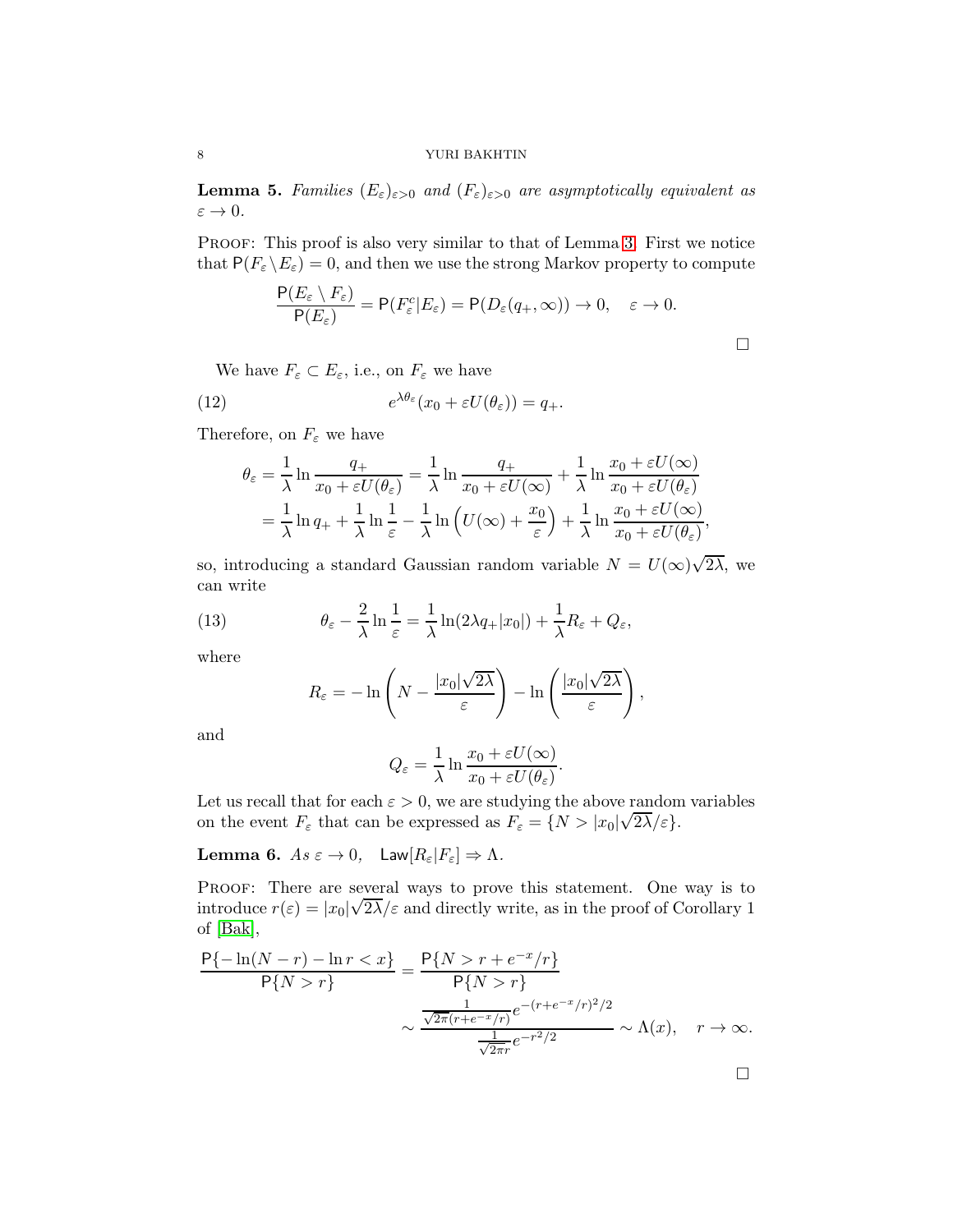Remark 1. The statement of Lemma [6](#page-7-0) is not specific to the Gaussian distribution of the random variable  $N$  as the proof may suggest. Theorem 5 of [\[Bak\]](#page-10-5) shows that convergence of distributions of logarithms of residual life times to the Gumbel distribution holds if  $N$  is replaced by any other distribution belonging to the domain of attraction of the Gumbel distribution as a max-stable law. In fact, the theory of residual life times allows to describe the entire small pool of distributions that can appear as a result of such a limiting procedure. We refer to [\[Bak\]](#page-10-5) for further explanation of connection between extreme values, residual life times, and conditional exit times. We also notice that the proof of Theorem [3](#page-2-2) in Section [2.3](#page-5-3) is based on the same kind of asymptotics.

<span id="page-8-1"></span>**Lemma 7.**  $As \varepsilon \to 0$ , Law $[Q_{\varepsilon}|F_{\varepsilon}] \Rightarrow \delta_0$  (Dirac measure at 0).

PROOF: We need to prove that  $(x_0 + \varepsilon U(\infty))/(x_0 + \varepsilon U(\theta_\varepsilon))$  given  $F_\varepsilon$ , converges in probability to 1, i.e.,  $\varepsilon(U(\infty) - U(\theta_{\varepsilon}))/((x_0 + \varepsilon U(\theta_{\varepsilon}))$  converges to 0. Due to [\(12\)](#page-7-1), it is sufficient to prove that, given  $F_{\varepsilon}$ ,

$$
\Delta_{\varepsilon} = e^{\lambda \theta_{\varepsilon}} \varepsilon (U(\infty) - U(\theta_{\varepsilon})) = e^{\lambda \theta_{\varepsilon}} \varepsilon \int_{\theta_{\varepsilon}}^{\infty} e^{-\lambda s} dW(s)
$$

converges to 0. For that it is sufficient to check the following  $L^2$ -convergence:

<span id="page-8-0"></span>
$$
\lim_{\varepsilon\to 0}\frac{\mathsf{E}[\Delta_\varepsilon^2\mathbf{1}_{F_\varepsilon}]}{\mathsf{P}(F_\varepsilon)}=0,
$$

which, in turn, follows from

(14) 
$$
\lim_{\varepsilon \to 0} \frac{\mathsf{E}[\Delta_{\varepsilon}^2 \mathbf{1}_{D_{\varepsilon}}]}{\mathsf{P}(F_{\varepsilon})} = 0,
$$

where  $D_{\varepsilon}$  was introduced in [\(10\)](#page-5-4), so  $F_{\varepsilon} \subset D_{\varepsilon}$  since  $x_0 + \varepsilon U(\infty) > 0$  implies  $x_0 + \varepsilon U(t) = 0$  for some t.

Let us now introduce  $(\mathcal{F}_t)_{t>0}$ , the completion of the natural filtration of the driving Wiener process  $W$  (we implicitly have used it above when dealing with the strong Markov property). Since  $D_{\varepsilon} \in \mathcal{F}_{\tau_{\varepsilon}}$ , we can use the Itô isometry to derive

$$
\mathsf{E}[\Delta_{\varepsilon}^{2} \mathbf{1}_{D_{\varepsilon}}] = \varepsilon^{2} \mathsf{E} \left[ \mathbf{1}_{D_{\varepsilon}} e^{2\lambda \theta_{\varepsilon}} \mathsf{E} \left[ \left( \int_{\theta_{\varepsilon}}^{\infty} e^{-\lambda s} dW(s) \right)^{2} \middle| \mathcal{F}_{\theta_{\varepsilon}} \right] \right]
$$

$$
= \varepsilon^{2} \mathsf{E} \left[ \mathbf{1}_{D_{\varepsilon}} e^{2\lambda \theta_{\varepsilon}} \frac{e^{-2\lambda \theta_{\varepsilon}}}{2\lambda} \right] = \frac{\varepsilon^{2}}{2\lambda} \mathsf{P}(D_{\varepsilon}),
$$

so [\(14\)](#page-8-0) follows since the reflection principle gives  $P(D_{\varepsilon}) = 2P(F_{\varepsilon})$ .

<span id="page-8-2"></span>Now, combining [\(13\)](#page-7-2) with Lemmas [6](#page-7-0) and [7,](#page-8-1) we obtain that

(15) 
$$
\mathsf{Law}\left[\theta_{\varepsilon} - \frac{2}{\lambda} \ln \frac{1}{\varepsilon} \middle| F_{\varepsilon}\right] \Rightarrow \mathsf{Law}\left[\frac{\ln(2\lambda q_+ | x_0|)}{\lambda} + \frac{1}{\lambda} Z\right], \quad \varepsilon \to 0.
$$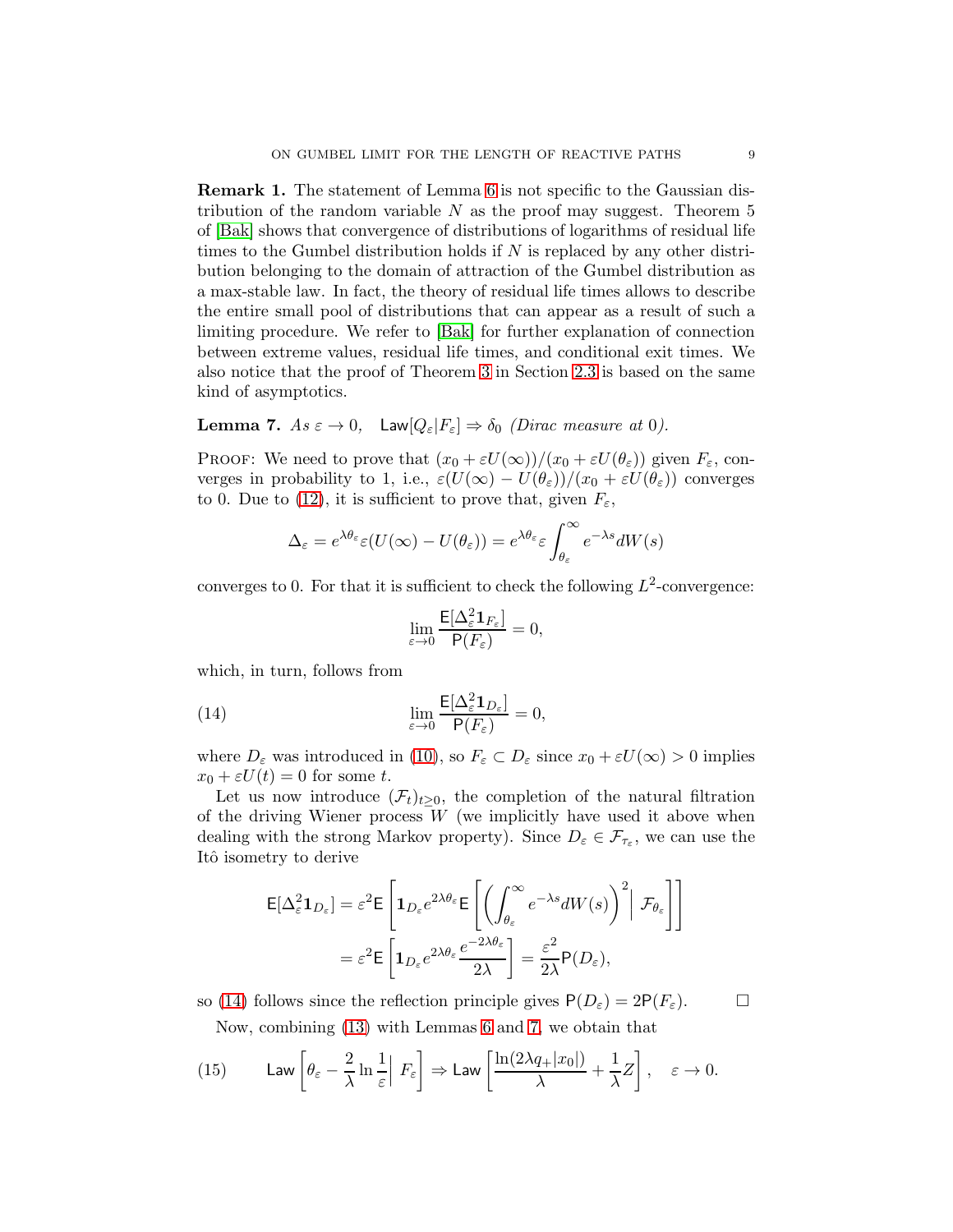Lemmas [4](#page-6-1) and [5](#page-7-3) allow to apply Lemma [1](#page-4-3) and conclude that [\(15\)](#page-8-2) remains true if conditioning on  $F_{\varepsilon}$  is replaced with conditioning on  $C_{\varepsilon}$ . Recalling that  $\theta_{\varepsilon} = \tau_{\varepsilon}$  on  $C_{\varepsilon}$ , we complete the proof of [\(3\)](#page-1-2).

## 3. Proof of Theorem [5](#page-3-0)

<span id="page-9-0"></span>Since  $X_{\varepsilon}^1$  and  $X_{\varepsilon}^2$  in this model are disentangled,  $\tau_{\varepsilon}$  is essentially the exit time in the one-dimensional model studied above.

Using variation of constants, we can write

$$
X_{\varepsilon}^{2}(\tau_{\varepsilon})=e^{-\mu\tau_{\varepsilon}}X_{\varepsilon}^{2}(0)+\varepsilon e^{-\mu\tau_{\varepsilon}}\int_{0}^{\tau_{\varepsilon}}e^{\mu s}dW^{2}(s)=I_{\varepsilon}+J_{\varepsilon}.
$$

Let us study the limiting behavior of  $I_{\varepsilon}$  and  $J_{\varepsilon}$ .

<span id="page-9-1"></span>Theorem [2](#page-1-1) straightforwardly implies that

(16) 
$$
\mathsf{Law}\left[I_\varepsilon/\varepsilon^{\frac{2\mu}{\lambda}+\alpha}|\,C_\varepsilon\right] \Rightarrow \mathsf{Law}\left[(2\lambda q_+|x_1|)^{-\mu/\lambda}V^{\mu/\lambda}\xi\right], \quad \varepsilon \to 0,
$$

where  $V = e^{-Z}$  is a standard exponential random variable.

We can use the independence and Gaussianity of the processes involved to compute the characteristic function  $\phi_{\varepsilon}$  of  $J_{\varepsilon}/\varepsilon$  conditioned on  $C_{\varepsilon}$ :

$$
\phi_{\varepsilon}(r) = \mathsf{E}\left[e^{ire^{-\mu\tau_{\varepsilon}}\int_{0}^{\tau_{\varepsilon}} e^{\mu s} dW^{2}(s)}|C_{\varepsilon}\right]
$$

$$
= \mathsf{E}\left[e^{-\frac{r^{2}e^{-2\mu\tau_{\varepsilon}}}{2}e^{2\mu\tau_{\varepsilon}-1}}|C_{\varepsilon}\right] = \mathsf{E}\left[e^{-\frac{r^{2}}{2} \frac{1-e^{-2\mu\tau_{\varepsilon}}}{2\mu}}|C_{\varepsilon}\right].
$$

From Theorem [2](#page-1-1) we know that, conditioned on  $C_{\varepsilon}$ ,  $e^{-2\mu\tau_{\varepsilon}} \to 0$  in probability as  $\varepsilon \to 0$ . Therefore,  $\phi_{\varepsilon}(r) \to e^{-r^2/(4\mu)}$  by dominated convergence, i.e.,

(17) 
$$
\operatorname{Law}[J_{\varepsilon}/\varepsilon \mid C_{\varepsilon}] \Rightarrow \operatorname{Law}[N/\sqrt{2\mu}], \quad \varepsilon \to 0,
$$

where  $N$  is a standard Gaussian random variable.

In fact, joint convergence also holds true, and Theorem [5](#page-3-0) is an immediate corollary of the following result:

### Lemma 8.

Law 
$$
\left[\left(\frac{I_{\varepsilon}}{\varepsilon^{\frac{2\mu}{\lambda}+\alpha}}, \frac{J_{\varepsilon}}{\varepsilon}\right) \middle| C_{\varepsilon}\right] \Rightarrow \text{Law } \left[\left(\frac{V^{\mu/\lambda}\xi}{(2\lambda q_{+}|x_{1}|)^{\mu/\lambda}}, \frac{N}{\sqrt{2\mu}}\right)\right], \quad \varepsilon \to 0,
$$

where the joint distribution of  $V, \xi$ , and N is described in the statement of Theorem [5.](#page-3-0)

Proof: We just have to slightly modify the proofs above. Let us compute  $\phi_{\varepsilon}(r_1,r_2)$ , the characteristic function of  $(I_{\varepsilon}/\varepsilon^{2\mu/\lambda+\alpha}, J_{\varepsilon}/\varepsilon)$  conditioned on  $C_{\varepsilon}$ . Denoting conditional expectation given  $C_{\varepsilon}$  by  $\mathsf{E}_{C_{\varepsilon}}$ , and representing  $I_{\varepsilon}/\varepsilon^{2\mu/\lambda+\alpha} = F_{\varepsilon}(\xi_{\varepsilon}, \tau_{\varepsilon})$  for some Borel function  $F_{\varepsilon}$ , we can write

$$
\begin{split} \phi_{\varepsilon}(r_1, r_2) &= \mathsf{E}_{C_{\varepsilon}} e^{ir_1 F_{\varepsilon}(\xi_{\varepsilon}, \tau_{\varepsilon})} e^{ir_2 e^{-\mu \tau_{\varepsilon}}} \int_0^{\tau_{\varepsilon}} e^{\mu s} dW^2(s) \\ &= \int_{\mathbb{R}} P_{\tau_{\varepsilon}}(dt) \mathsf{E}_{C_{\varepsilon}} e^{ir_1 F_{\varepsilon}(\xi_{\varepsilon}, t)} e^{ir_2 e^{-\mu t}} \int_0^t e^{\mu s} dW^2(s), \end{split}
$$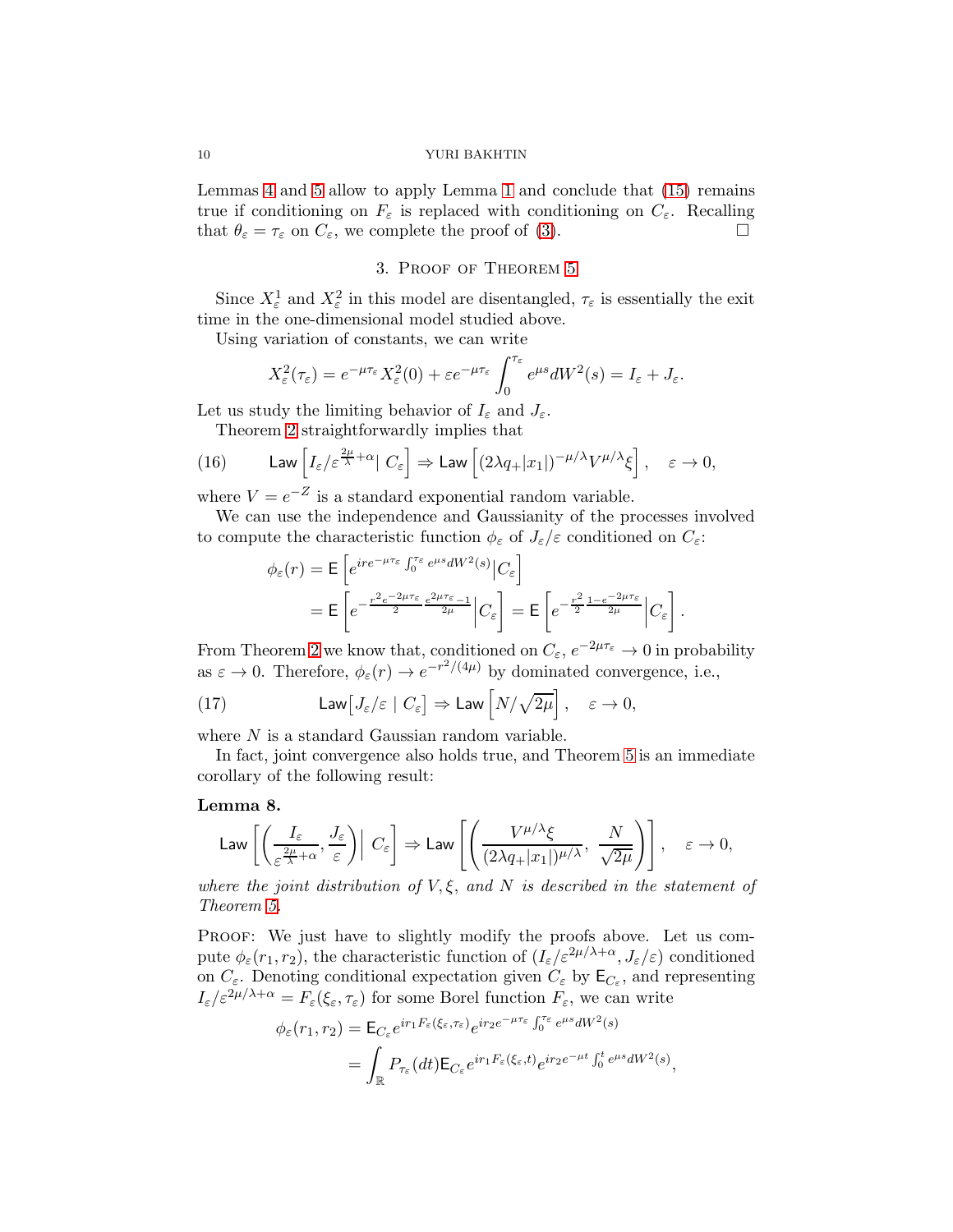where  $P_{\tau_{\varepsilon}}(dt)$  denotes the distribution of  $\tau_{\varepsilon}$ . We can use independence of  $W^2$  from  $C_{\varepsilon}$  and  $\xi_{\varepsilon}$ , and continue the computation:

$$
\begin{split} \phi_{\varepsilon}(r_{1},r_{2}) &= \int_{\mathbb{R}} P_{\tau_{\varepsilon}}(dt) \mathsf{E}_{C_{\varepsilon}} e^{ir_{1}F_{\varepsilon}(\xi_{\varepsilon},t)} \mathsf{E}_{C_{\varepsilon}} e^{ir_{2}e^{-\mu t} \int_{0}^{t} e^{\mu s} dW^{2}(s)} \\ &= \int_{\mathbb{R}} P_{\tau_{\varepsilon}}(dt) \mathsf{E}_{C_{\varepsilon}} e^{ir_{1}F_{\varepsilon}(\xi_{\varepsilon},t)} e^{-r_{2}^{2} \frac{1-e^{-2\mu t}}{4\mu}} \\ &= \mathsf{E}_{C_{\varepsilon}} e^{ir_{1}F_{\varepsilon}(\xi_{\varepsilon},\tau_{\varepsilon})} e^{-r_{2}^{2} \frac{1-e^{-2\mu \tau_{\varepsilon}}}{4\mu}} . \\ &= \mathsf{E}_{C_{\varepsilon}} e^{ir_{1}F_{\varepsilon}(\xi_{\varepsilon},\tau_{\varepsilon})} e^{-r_{2}^{2}/(4\mu)} + \mathsf{E}_{C_{\varepsilon}} e^{ir_{1}F_{\varepsilon}(\xi_{\varepsilon},\tau_{\varepsilon})} (e^{r_{2}^{2}e^{-2\mu \tau_{\varepsilon}}/(4\mu)} - 1). \end{split}
$$

The second term converges to 0 as the integral of a bounded random variable converging to zero in probability. Convergence of the first term follows from  $(16)$ .

#### **REFERENCES**

- <span id="page-10-9"></span>[AMB11a] Sergio Angel Almada Monter and Yuri Bakhtin. Normal forms approach to diffusion near hyperbolic equilibria. Nonlinearity, 24(6):1883–1907, 2011.
- <span id="page-10-10"></span>[AMB11b] Sergio Angel Almada Monter and Yuri Bakhtin. Scaling limit for the diffusion exit problem in the Levinson case. Stochastic Process. Appl., 121(1):24–37, 2011.
- <span id="page-10-12"></span> $[\mbox{B}\dot{\mbox{S}}] \qquad \quad \mbox{Yuri Bakhtin and Andrzej} \ \dot{\mbox{S}} \mbox{wiech. Scaling limits for conditional diffusion exit}$ problems, doob's h-transform, and asymptotics for nonlinear elliptic equations. http://arxiv.org/abs/1310.6023.
- <span id="page-10-5"></span>[Bak] Yuri Bakhtin. Gumbel distribution in exit problems. http://arxiv.org/abs/1307.7060.
- <span id="page-10-7"></span>[Bak08] Yuri Bakhtin. Exit asymptotics for small diffusion about an unstable equilibrium. Stochastic Process. Appl., 118(5):839–851, 2008.
- <span id="page-10-11"></span>[Bak10] Yuri Bakhtin. Small noise limit for diffusions near heteroclinic networks. Dyn. Syst., 25(3):413–431, 2010.
- <span id="page-10-8"></span>[Bak11] Yuri Bakhtin. Noisy heteroclinic networks. Probab. Theory Related Fields, 150(1-2):1–42, 2011.
- <span id="page-10-6"></span>[BdH74] A. A. Balkema and L. de Haan. Residual life time at great age. Ann. Probability, 2:792–804, 1974.
- <span id="page-10-2"></span>[BG13] Nils Berglund and Barbara Gentz. On the noise-induced passage through an unstable periodic orbit II: The general case. Preprint arXiv/1208.2557, to appear in SIAM J. Math. Anal., 2013.
- <span id="page-10-3"></span>[CGLM13] Frédéric Cérou, Arnaud Guyader, Tony Leliévre, and Florent Malrieu. On the length of one-dimensional reactive paths. ALEA, Lat. Am. J. Probab. Math. Stat., 10(1):359–389, 2013.
- <span id="page-10-1"></span>[Day90] Martin V. Day. Some phenomena of the characteristic boundary exit problem. In Diffusion processes and related problems in analysis, Vol. I (Evanston, IL, 1989), volume 22 of Progr. Probab., pages 55–71. Birkhäuser Boston, Boston, MA, 1990.
- <span id="page-10-4"></span>[Day95] Martin V. Day. On the exit law from saddle points. Stochastic Process. Appl., 60(2):287–311, 1995.
- <span id="page-10-0"></span>[dHF06] Laurens de Haan and Ana Ferreira. Extreme value theory. Springer Series in Operations Research and Financial Engineering. Springer, New York, 2006. An introduction.